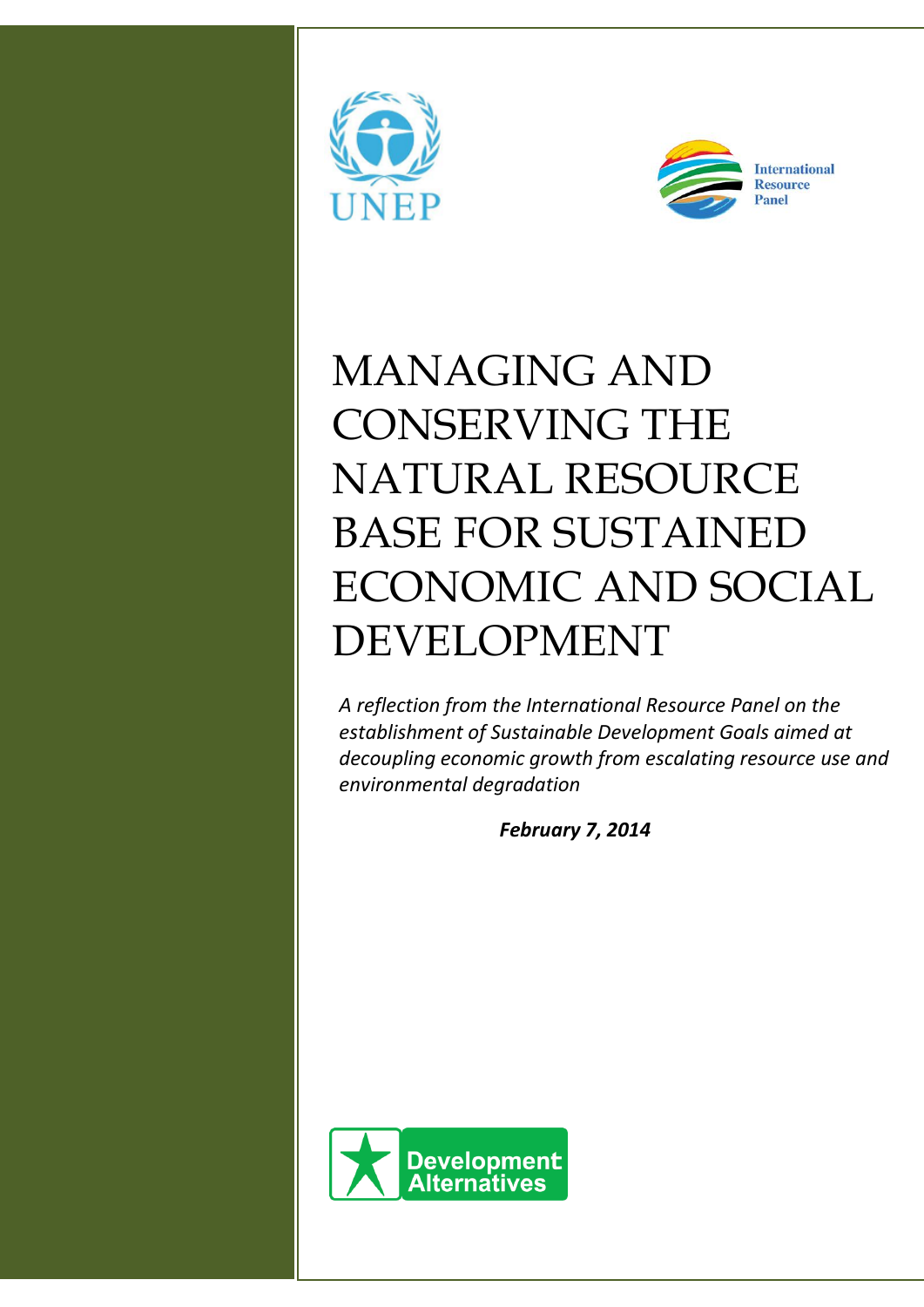

### **About the International Resource Panel (IRP)**

The UNEP-hosted International Resource Panel (IRP) was established in 2007 to provide independent, coherent, authoritative and policy relevant scientific assessments on the use of natural resources and its environmental impacts over the full life cycle and to contribute to a better understanding of how to decouple economic growth from escalating resource use and environmental degradation. The Panel is constituted of eminent experts from all parts of the world, bringing their multidisciplinary expertise to address resource management issues. Benefitting also from the support of a large number of governments and other stakeholders, who serve as members of the Steering Committee, the IRP provides a platform for exchange between policy-makers and scientists so that policies for sustainable development can be formulated taking into account the best available science on sustainable management of natural resources and conservation of the natural resource base of economic and social development. The assessments of the IRP to date demonstrate numerous opportunities for governments and businesses to work together at the science-policy interface to create and implement policies to encourage sustainable resource management, including through better planning, more investment, technological innovation and strategic incentives

#### **About the Report**

Given the IRP's mission and responsibility for raising the visibility and sense of urgency regarding efficient and effective utilization of natural resources and related concerns among decision-makers and the public, this report advocates and promotes the embedding of the rational management of the natural resource base of economic and social development throughout the Post-2015 development agenda and the process for the establishment of Sustainable Development Goals (SDGs) initiated in Rio+20. In addition to the integration of resource management concerns, as recommended by several well researched submissions, in goals being proposed on *energy, food*, *water*, and *sustainable urban development*, this paper also advocates the adoption of a separate SDG on sustainable resource management to focus on the need for efficient use of natural resources in an equitable and environmentally benign manner aimed at decoupling economic growth rates from escalating resource use and environmental degradation. Examples of possible targets are also provided in this paper to illustrate the kind of measurements required and provide an outline of the trajectory to be adopted. The quantum and timeframe of the targets is debateable and should be the outcome of a political process.

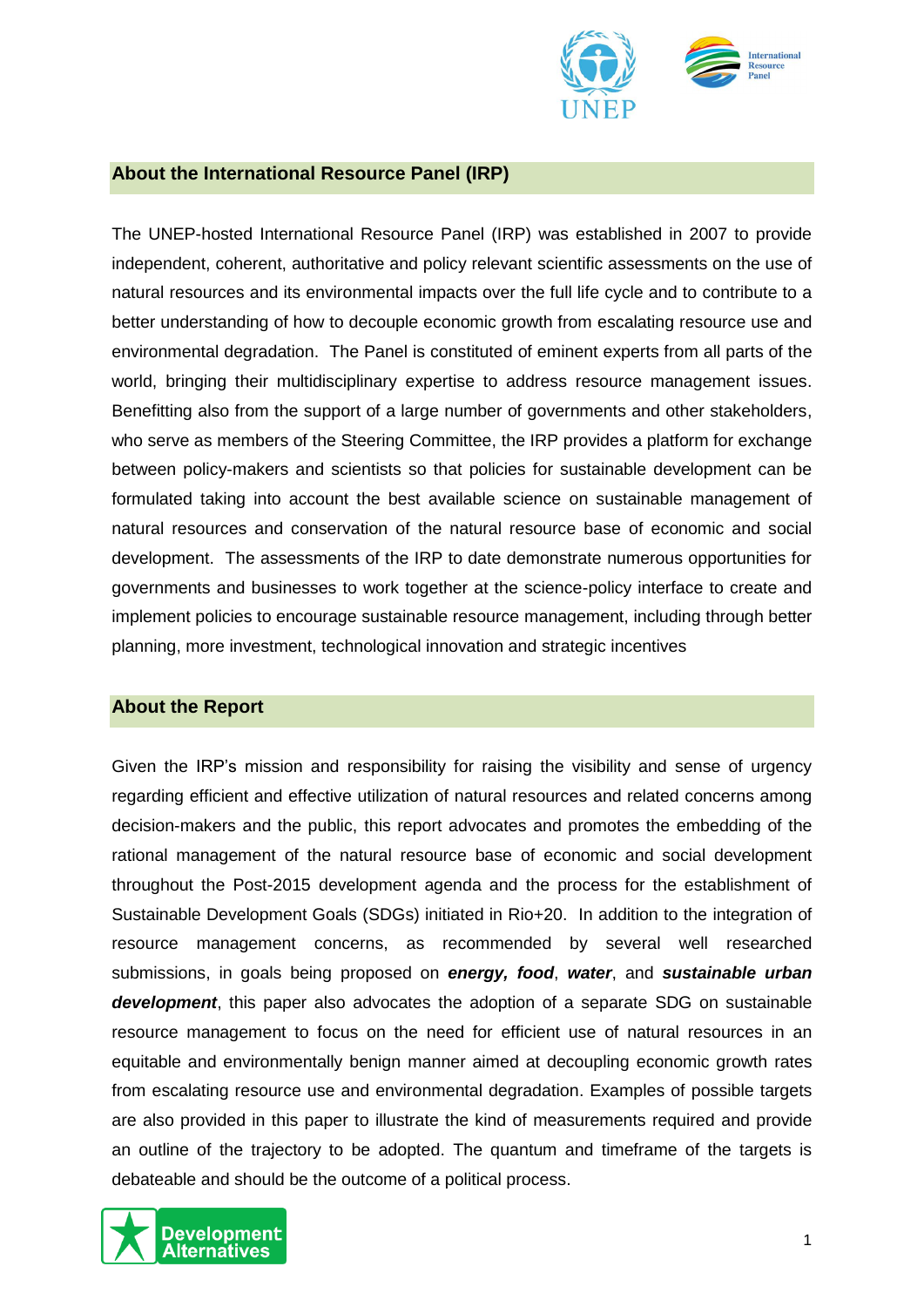

#### **Sustainable Resource Management –** *an imperative for human well-being*

Over the last decades, the world has witnessed phenomenal economic growth with the dissemination of new innovative technologies, the accelerated globalization of the economy and the adoption by governments of rational policies. As a result, hundreds of millions of people have been lifted out of absolute poverty, many of them enjoying unparalleled levels of health, personal fulfilment and human dignity.

As nations strive to improve economic welfare, a large part of the costs of these efforts are being passed on to the environment and future generations. Unsustainable production and consumption patterns of land-based products are exerting unprecedented pressure on land resources across the globe<sup>1</sup>. About a quarter of the earth's land area is highly degraded (up from 15% in 1991)<sup>2</sup> and 5.2 million hectares of forests are lost every year<sup>3</sup>. Rivers and lakes are drying up, groundwater aquifers are getting depleted, oceans are becoming acidified, and more than 30% of global fisheries that are harvested are overfished $4$ . 27% of the world's 845 species of reef-building corals have been listed as threatened and an additional 20% are considered near threatened<sup>5</sup>. Species and other forms of biodiversity are vanishing at rates not seen since the last mass extinction 65 million years ago when the dinosaurs disappeared<sup>6</sup>.

Greenhouse gas emissions increased by more than 30% between 1990 and 2010 and are leading to substantial changes in the environment<sup>7</sup>. The production of conventional fossil fuels has peaked $8$  and the environmental implications of the new, unconventional sources are likely to lead to severe limits on their extraction.

<sup>8</sup> International Energy Agency (2008) World Energy Outlook 2008.



**<sup>.</sup>** <sup>1</sup> UNEP (2014) Assessing Global Land Use: Balancing Consumption with Sustainable Supply. A Report of the Working Group on Land and Soils of the International Resource Panel. Bringezu S., Schütz H., Pengue W., O´Brien M., Garcia F., Sims R., Howarth R., Kauppi L., Swilling M., and Herrick J.

<sup>2</sup> UNCCD secretariat (2013) A Stronger UNCCD for a Land-Degradation Neutral World

<sup>3</sup> FAOSTAT (2013)

<sup>4</sup> FAO (2012) The State of the World Fisheries and Aquaculture

<sup>5</sup> 2008 IUCN Red List of Threatened Species™

<sup>6</sup> 65 million years ago, our planet faced the largest mass extinction of land animals in its history when approximately 700 dinosaur species were wiped off the face of the earth. In recent years, we have come to face a different, yet equally horrific calamity as species around the world have begun, and continue to decline at an alarming rate. This represents the sixth mass species extinction. (IUCN website) <sup>7</sup> FT 2010, European Commission, Joint Research Centre (JRC)/PBL Netherlands Environmental Assessment Agency. Emission Database for Global Atmospheric Research (EDGAR), release version 4. 2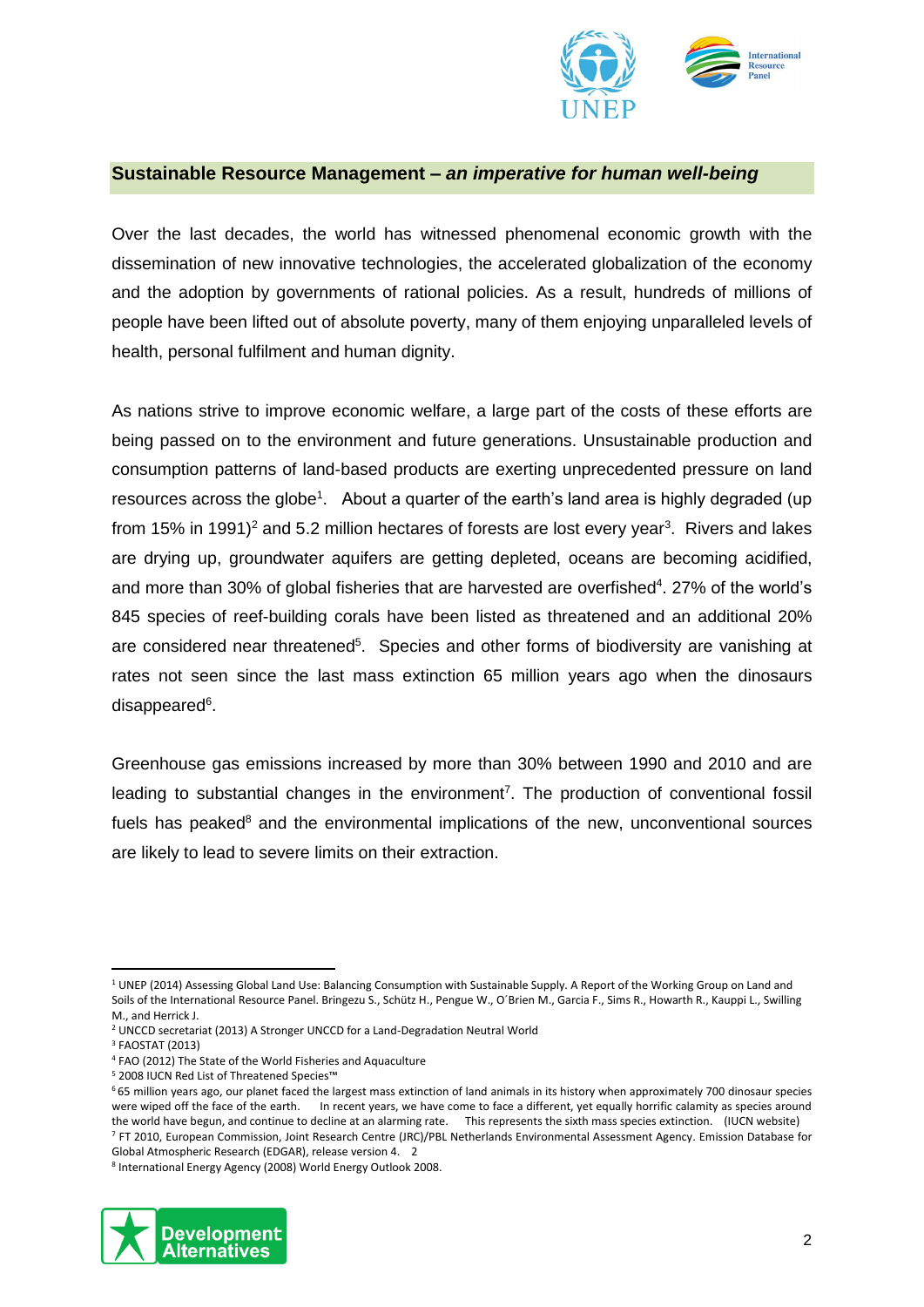

*Global economic and social development over the last two centuries has been largely achieved through intensive, inefficient and unsustainable use of the earth's finite resources.* 

The scientists of the IRP point out that during the 20th century, extraction of construction minerals grew by a factor of 34, industrial ores and minerals by a factor of 27, fossil fuels by a factor of 12 and biomass by a factor of 3.6. The total material extraction increased by a factor of about 8 to support a 23-fold GDP growth<sup>9</sup>. Annual extraction of ores, minerals, hydrocarbons and biomass to keep us fed, clothed, housed, mobile, entertained and connected has grown from 7 billion tons in 1900 to 60 billion tons today and, on current trends of growth in population and economic activity, are set to reach 140 billion tons by 2050.

Recognising these hard realities, *The Future We Want*, the outcome document of Rio+20, calls for "*protecting and managing the natural resource base for economic and social development*".

The natural resource base is essential for sustained economic development, a prerequisite for poverty eradication, and natural resources are the foundation for wealth generation in many of the poorest countries. A reduction in stocks of natural capital and in the availability of ecosystem services has not only global impacts but also disproportionately harms the well-being of the poor and significantly reduces the resilience of poorer communities which often depend directly for their sustenance on local environmental resources. Realising the gravity of this situation, the High-Level Panel of Eminent Persons on the Post-2015 Development Agenda (HLP) reiterates that *the poor directly depend on natural resources, for food, fuel, medicine, shelter and livelihoods, and are especially affected by resource depletion and environmental degradation<sup>10</sup> .* 

In addition, global inequalities in terms of access to natural resources and to their economic benefits are enormous, both between and within countries. Average use of resources in some developed countries is as high as 30-40 tonnes/person/year, compared to 2 tonnes/person/year for some of the developing countries. Overall, an average citizen in a

<sup>&</sup>lt;sup>10</sup> United Nations (2013) A New Global Partnership: Eradicate Poverty And Transform Economies Through Sustainable Development. The Report of the High-Level Panel of Eminent Persons on the Post-2015 Development Agenda



 $\overline{a}$ 

<sup>9</sup>UNEP (2011) Decoupling natural resource use and environmental impacts from economic growth, A Report of the Working Group on Decoupling to the International Resource Panel.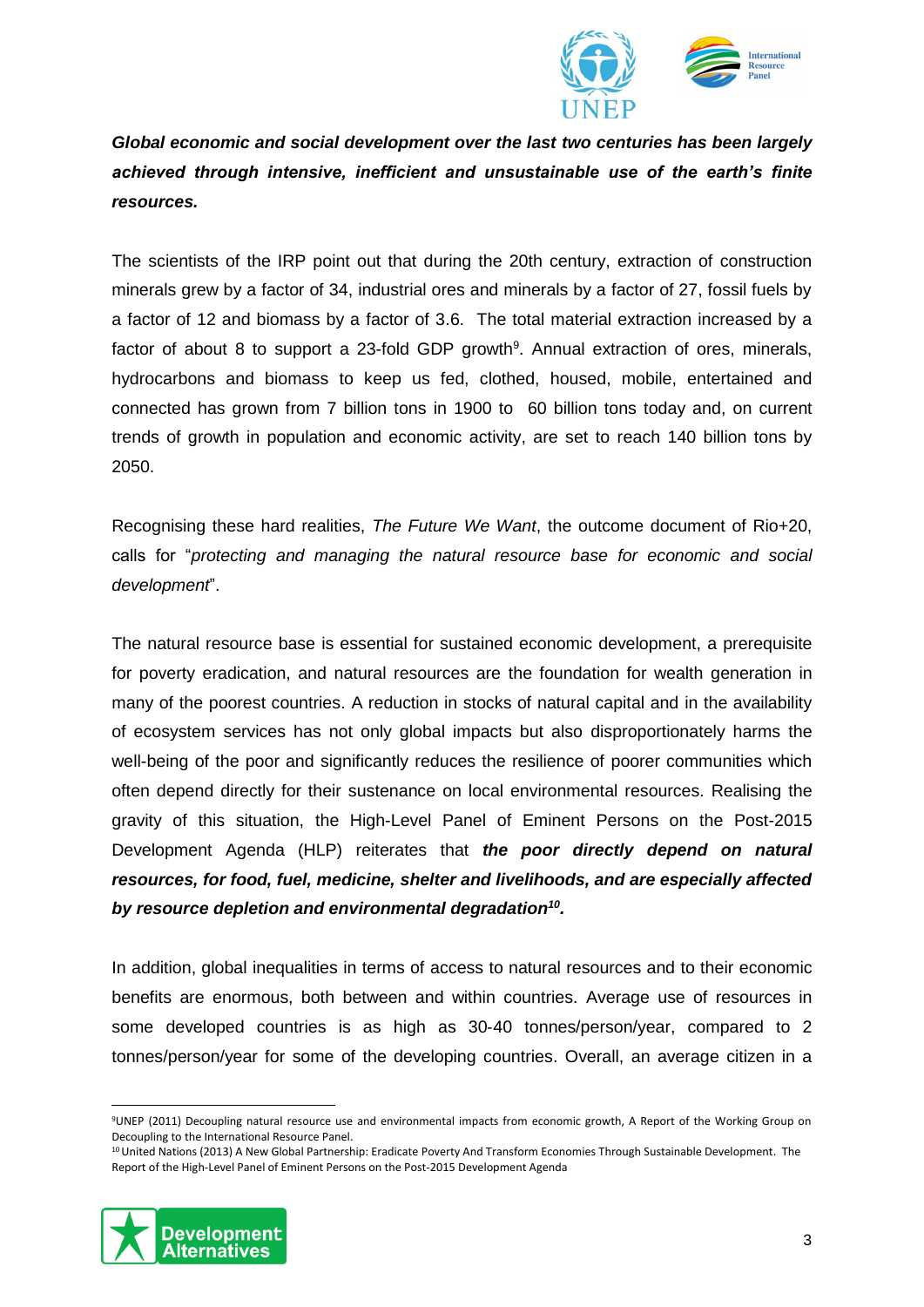

developed country uses each year nearly 24 times as much of material resources and 12 times as much energy as one in a developing country $11$ .

The **impacts of affluence on the environment** are well known and include the depletion of non-renewable resources, creation of waste, associated pollution and contribution to the destruction of ecosystem services. It may also be possible that poverty exerts a negative impact sometimes on the environment. Out of the exigencies of survival, poorest communities have little choice but to eke out their basic needs and livelihoods from a fragile ecological resource base, and having lost the means to conserve it, they can sometimes damage its productivity and thus the very basis of their livelihoods. These impacts and the need to eradicate poverty, combined with the lack of stable institutional frameworks are drivers of resource-related conflicts in some countries where economic development highly depends on the extraction of valuable natural resources, with economic benefits reaching only a few.

Furthermore, the **current challenges of sufficient and equitable access to natural resources** are certain to increase as the world population is projected to reach 8 billion by 2030, and over 9 billion by 2050<sup>12</sup>; 70% living in resource-intensive urban areas<sup>13</sup>. An additional 3 billion will join the current 2 billion in the middle class as consumers and major resource users<sup>14</sup>. 85% of the increase in population will be in the global south and by 2050, more than 6 billion people (about 70% of the world's population at that time) are expected to be living in cities, with most growth in developing countries. Cities worldwide are already responsible for 60-80% of global energy consumption and 75% of carbon emissions, consuming more than 75% of the world's natural resources. These pressures on the natural resource base are increasing as the *second wave of urbanisation* continues to unfold<sup>15</sup>.

At the same time 1.4 billion people still lack access to modern energy services<sup>16</sup> and some 2.5 billion lack basic sanitation facilities<sup>17</sup>. Inequality is also on the rise; today the 1.2 billion poorest people account for 1% of the world's consumption while the billion richest consume

<sup>17</sup> World Health Organization and UNICEF (2013) Progress of Sanitation and Drinking Water – 2013 Update



**.** 

<sup>&</sup>lt;sup>11</sup> UNEP (2011) Decoupling natural resource use and environmental impacts from economic growth, A Report of the Working Group on Decoupling to the International Resource Panel.

<sup>&</sup>lt;sup>12</sup> United Nations, Department of Economic and Social Welfare, Population Division (2013) World Population Prospects: The 2012 Revision, Key Findings and Advance Tables

<sup>13</sup> United Nations, Department of Economic and Social Affairs, Population Division (2012) World Urbanization Prospects: The 2011 Revision <sup>14</sup> Homi Kharas (2010) OECD Development Centre Working Paper 285, The emerging Middle Class in Developing Countries.

<sup>15</sup> UNEP (2013) City-Level Decoupling: Urban resource flows and the governance of infrastructure transitions. A Report of the Working Group on Cities of the International Resource Panel. Swilling M., Robinson B., Marvin S. and Hodson M.

<sup>16</sup> International Energy Agency (2010) World Energy Outlook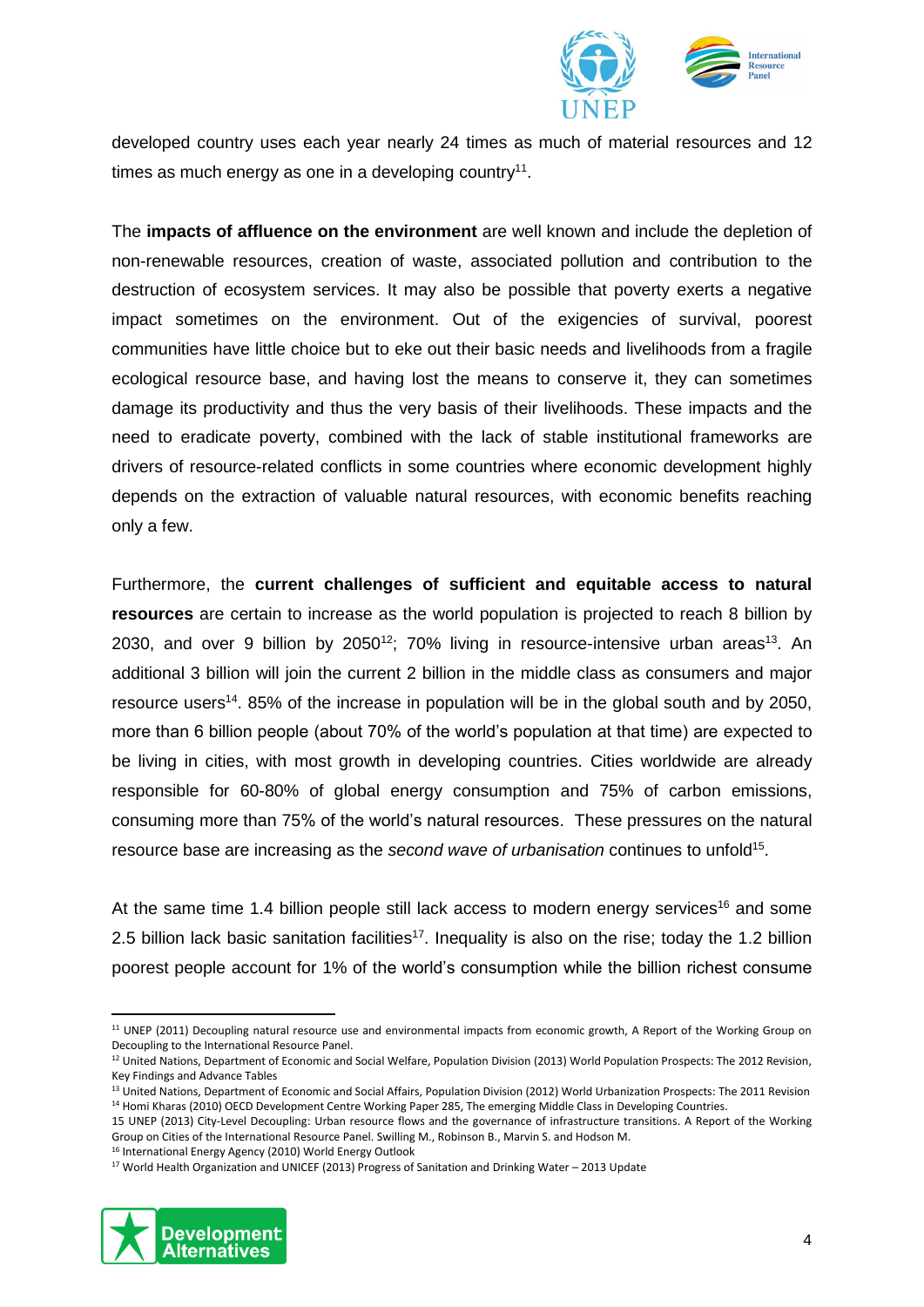

 $72\%$  of the world's resources<sup>18</sup>. Despite the existence of widespread poverty and under consumption by the poor, global utilisation of resources and their associated impacts has already surpassed sustainable levels under which humanity is expected to operate safely (the *safe operating space*), resulting in climate change, biodiversity loss and changes in the global nitrogen cycle<sup>19</sup>. At the same time, many resources are wasted due to inefficiencies, lack of resource productivity targets and extremely low recycling rates, such as in the case of many special metals used in modern day technologies and applications<sup>20</sup>.

**One of the core challenges of the Post-2015 development agenda will therefore be to lift one billion out of absolute poverty and meet the needs of nine billion people in 2050 in terms of** *energy***,** *land***,** *water, food* **and** *material* **supply, while keeping climate change, biodiversity loss and other impacts within acceptable limits.** The twin issues of reducing overconsumption and waste of natural resources on one end, and providing secure access to natural resources and food on the other will have to be addressed simultaneously, ensuring that concurrently neither resource extraction and use nor the disposal of waste and emissions will surpass the thresholds of a *'safe operating space'*.

**Another core challenge of the Post-2015 development agenda will be to actually reverse the ongoing environmental degradation and promote the restoration of the natural resource base and of ecosystems services** to levels that will ensure the long term provision of human needs and avoid the risk of large scale irreversible changes in the global environment.

*Sustainable management of natural resources through efficient resource use should therefore be at the core of poverty eradication and sustainable development.* As such, the **establishment of Sustainable Development Goals (SDGs)** must integrate resource management concerns and promote the decoupling of economic growth rates from escalating resource use and environmental degradation. Only in this way will the Post-2015 development agenda effectively contribute to the conservation of the natural resource base for economic and social development, to the eradication of absolute poverty by 2030 and, over the long‐term, to the provision of human needs and well‐being for current and future

<sup>20</sup> UNEP (2011) Recycling Rates of Metals - A Status Report, A Report of the Working Group on the Global Metal Flows to the International Resource Panel. Graedel, T.E., Allwood J., Birat J.-P., Reck, B.K., Sibley, S.F., Sonnemann, G.



1

<sup>&</sup>lt;sup>18</sup> United Nations (2013) A New Global Partnership: Eradicate Poverty And Transform Economies Through Sustainable Development. The Report of the High-Level Panel of Eminent Persons on the Post-2015 Development Agenda. <sup>19</sup> Rockström, J. et al (2009) A safe operating space for humanity, Nature 461: 472-475.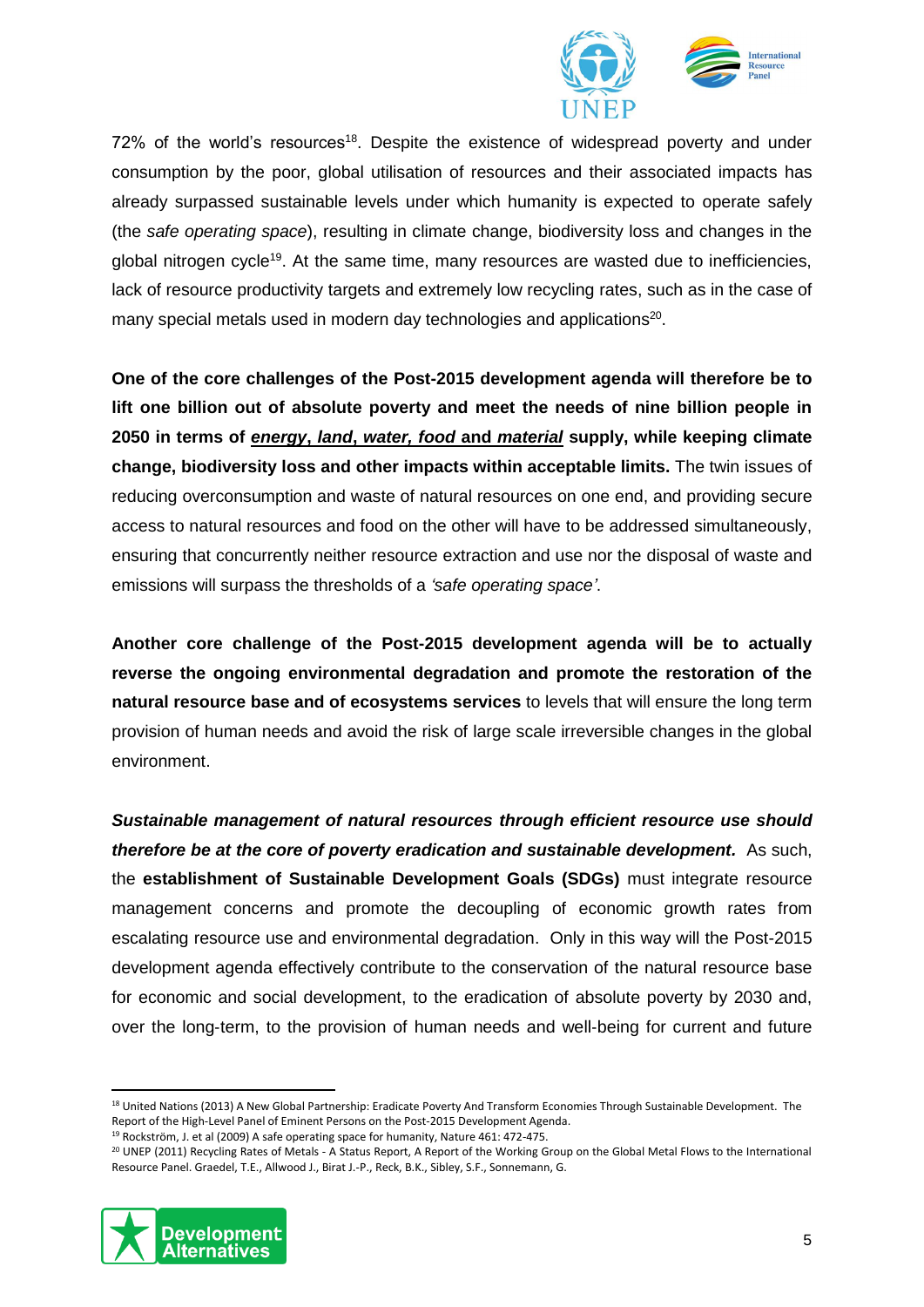

generations. Achieving these goals will therefore require that all countries determine timebound resource productivity targets appropriate to their national contexts.

#### **Sustainable Resource Management –** *opportunities in the Post-2015 era*

Efficient and responsible use of natural resources will be a new engine to power a socially equitable and environmentally benign economic growth. Through its assessments over the past six years, the International Resource Panel (IRP) has drawn attention to current practices and future opportunities for ensuring the sustainable management of the natural resource base of economic and social development through *'decoupling the rate of economic growth from escalating resource use and environmental degradation'*. For example, good experiences on technology prospects for decoupling through improved productivity in the use of *energy*, *land*, *water* and *materials* include:

- *Energy:* fossil fuel use by the pulp and paper industry in the United States of America declined by more than 50% between 1972 and 2002, largely through energy efficiency measures, power recovery through co-generation and increased use of biomass<sup>21</sup>.
- *Water***:** In Australia, where GDP rose by 30% and water consumption was reduced in absolute terms by 40% during the same short period from 2001 to 2009<sup>22</sup>.
- *Materials***:** Substantial savings in material use have been realised in recent years through miniaturisation and some by recycling. Much more can be achieved through improved durability of products and sharing of underutilized resources. For example, 80% reductions in greenhouse gas emissions from iron/steel industries can be achieved in the recycling of scrap  $iron<sup>23</sup>$ .

Many more opportunities for enhancing resource productivity lie not in a specific technology but in policies and processes that enable systemic improvements, cascades of use, and in synergies running through the whole production and consumption chains and life cycle of products.

While there are many examples of systemic improvements that have led to improved resource productivity, the question is why relatively few of these manifestly beneficial opportunities in terms of *energy*, *land*, *water,* and *materials* productivity have been

 $23$  Ibid



 $\overline{a}$ <sup>21</sup> UNEP (2013) Decoupling in Practice (Decoupling 2) – draft (to be published)

 $22$  Ibid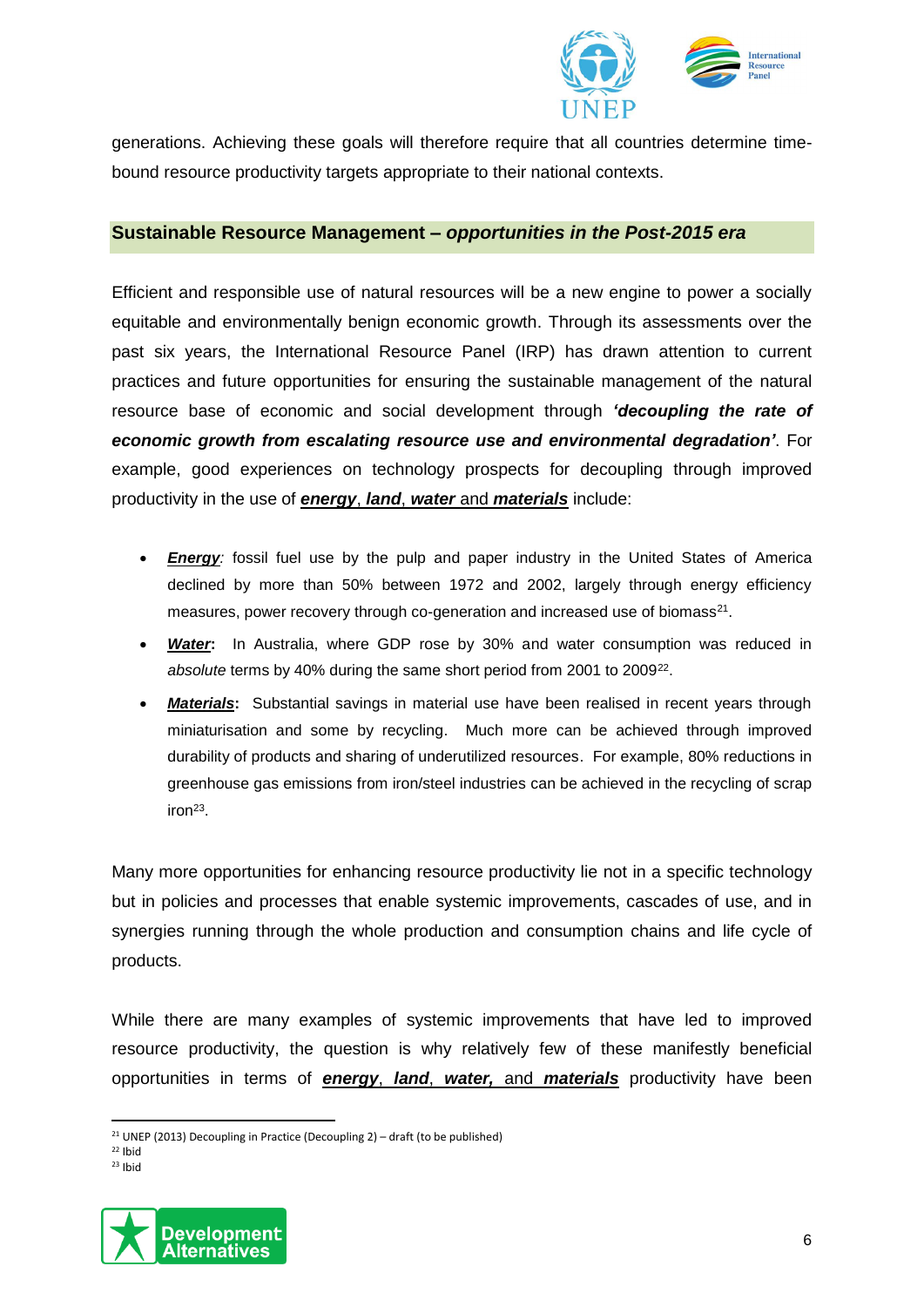

appropriated and disseminated at the global scale. Part of the answer lies in the fact that there are a variety of resource challenges determined by local contexts that clearly make it impossible to insist that there is a *'one size fits all'* prescription, solution or single policy instrument that can be applied everywhere.

A wide range of measures are required to facilitate continued improvement in the management of *energy, land, water, food and material resources*. These include framework conditions under which innovations are encouraged; technology development and investment in resource-efficient technologies; education and awareness of resource productivity; design at all levels (for products, services, cities, infrastructures, etc.) for sustainable resource management. While many such options are now available or under serious development, there is a need for visionary political and business leadership in both developed and developing countries to foster the necessary policy co-ordination in the public and private domain, needed to effectively decouple economic growth rates from the escalating use of energy, land, water and materials.

## **Are resource management concerns being taken into account in current proposals for the SDGs?**

The MDGs, adopted at the global summits held in New York in 2000 and Johannesburg in 2002 with a time horizon of 2015, have made tangible progress for different goals in different countries, although with little attention to resource use and related impacts on the environment.

**The establishment of SDGs provides an opportunity to focus the attention of political and business leaders on resource management concerns and promotes the needed framework for harnessing the potential benefits of decoupling and sustainable resource management for sustained societal well-being.** 

However, actual progress towards sustainable development will ultimately depend on how responsibly the planet's natural resources are managed. It is not just the economy that draws much of its sustenance from the natural resource base: the quality of the environment, the well-being of humanity and the very continuance of life itself integrally depends on the natural resource base. These processes and the establishment of SDGs present an opportunity to create a sense of urgency, support policy discourse and take concerted action on resource management concerns.

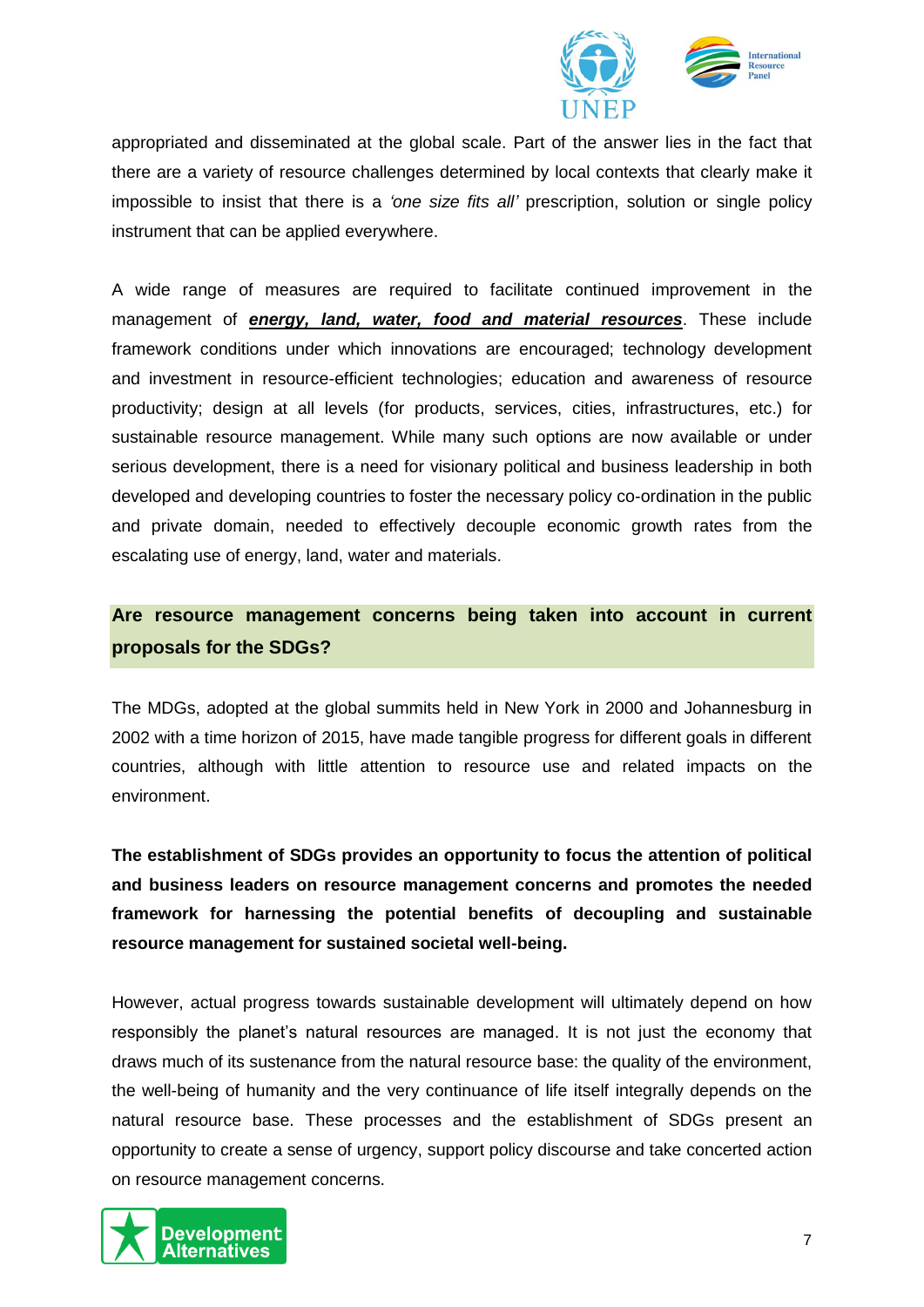

**Incorporating resource management concerns into the SDGs –** *a separate goal on Sustainable Resource Management*

One option for incorporation of resource management concerns into the SDG framework will be to establish a separate goal for Sustainable Resource Management with possible subgoals and associated targets and indicators for *energy*, *land*, *water*, *food*, *materials* and *other major resource assets*. It should seek to reduce the impact of unsustainable patterns of production and consumption on the natural resource base and the planet's life support systems.

A separate SDG on Sustainable Resource Management would focus on resource productivity, outlining a trajectory for the efficient use of natural resources in an equitable and environmentally responsible manner aimed at decoupling economic growth rates from escalating resource use and environmental degradation.

| Goal | Efficient use of natural resources in an equitable and environmentally |
|------|------------------------------------------------------------------------|
|      | benign manner for human well-being in current and future generations.  |

The targets would have to take into account different levels of development and common but differentiated responsibilities. By aiming at doubling yearly rates of resource productivity increase – which are necessarily different between developed and developing countries – the following is an example of a target of universal application, focusing on promoting the *efficient use of natural resources*:

| <b>Target A</b>   | Double the yearly rate of resource productivity increase by 2030        |  |  |
|-------------------|-------------------------------------------------------------------------|--|--|
| <b>Indicators</b> | • Raw Material Consumption/GDP or Material Footprint <sup>24</sup> /GDP |  |  |
|                   | • Total Material Requirement/GDP                                        |  |  |
|                   | Material Requirement/GDP                                                |  |  |
|                   | (per sector: energy production, food production, housing, etc.)         |  |  |
|                   | Global Land Use for domestic consumption/GDP                            |  |  |
|                   | • Green House Gas Emissions/GDP                                         |  |  |
|                   |                                                                         |  |  |

<sup>&</sup>lt;sup>24</sup> Wiedmann, T.O. et al (2013) The material footprint of nations. Proceedings of the National Academy of Sciences.



**.**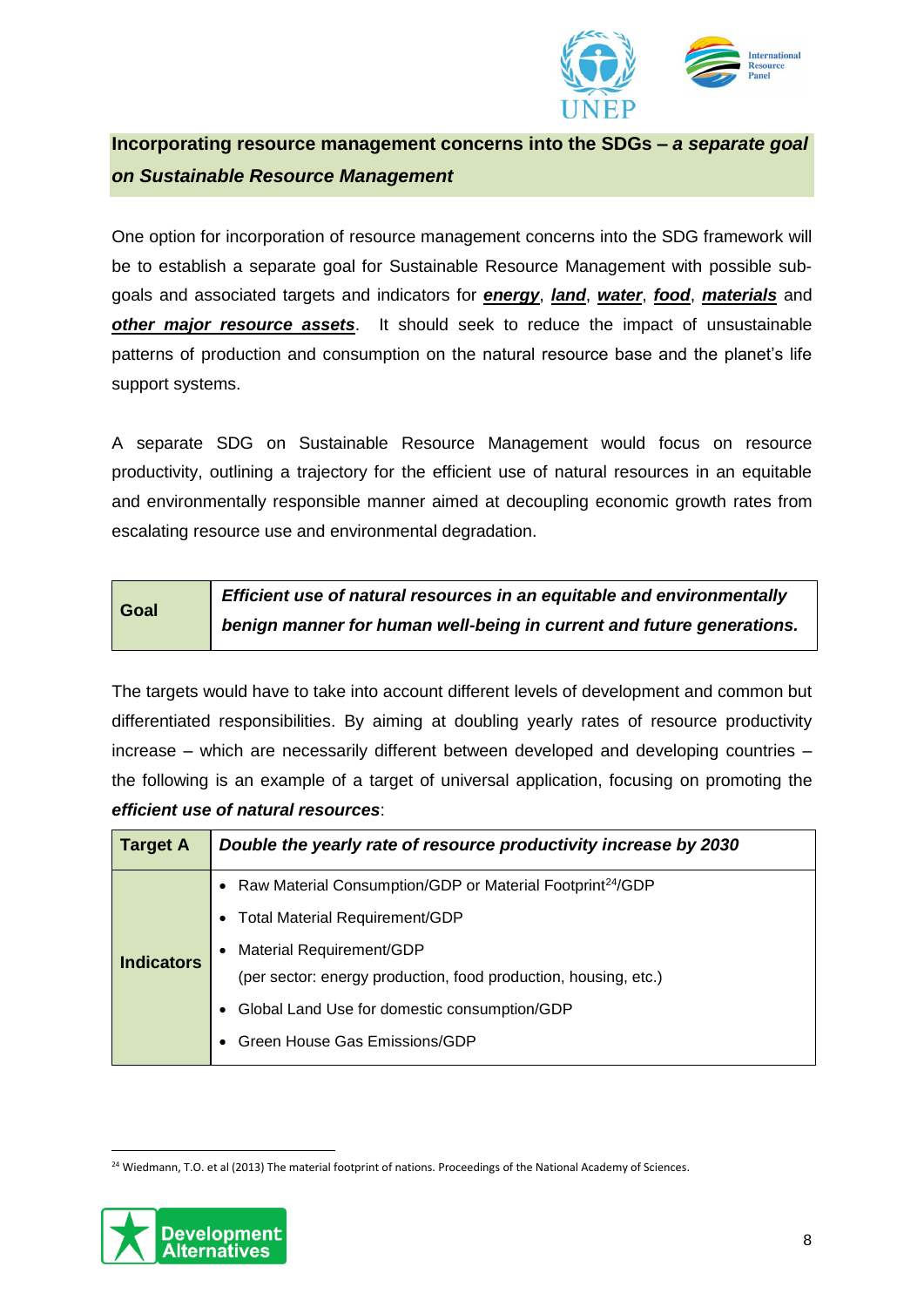

Increase in resource productivity will require the developed countries to use less than today so that developing countries may gain more from the use of natural resources. The result being: all countries enjoying the benefits of resource productivity translated into improved services of final consumption, sustained access to resources, and a safer environment.

Other possible targets should be formulated to clearly highlight the *equitable use of natural resources* (by promoting equal access to and/or attribution of resource consumption on a per capita basis) as well as ensure that socio-economic development will take into account the available safe operating space.

| <b>Target B</b>  | Decoupling economic growth rates from escalating use of natural<br>resources to achieve the average material intensity of consumption per<br>capita of 6-8 tonnes/capita/year <sup>25</sup> in 2050                |
|------------------|--------------------------------------------------------------------------------------------------------------------------------------------------------------------------------------------------------------------|
| <b>Indicator</b> | Average national metabolic rates<br>(material intensity of consumption per capita measured in tonnes/capita)<br>RMC/capita (raw material consumption per capita or material footprint <sup>26</sup> per<br>capita) |

The example above would set a direction where developing countries would achieve a rising share of global resources while industrial countries would have to lower the intensity of their material consumption through significant increases in resource productivity and changes in consumer behaviour.

While a separate goal of this kind will highlight the primacy that sustainable resource management deserves in the SDG framework, the formulation, quantification and timeframe of targets A and B suggested above only outline the trajectory to be adopted. The quantum and timeframe of the targets is debateable and should be the outcome of a political process. The indicators illustrate the kind of measurements and assessments that will be required, and both targets and indicators can be particularised for different resource assets (such as energy, land, water, materials) or production and consumption sectors (energy production, food production and housing, etc.)

<sup>&</sup>lt;sup>26</sup> Wiedmann, T.O. et al (2013) The material footprint of nations. Proceedings of the National Academy of Sciences



**.** 

<sup>&</sup>lt;sup>25</sup> UNEP (2011) Decoupling natural resource use and environmental impacts from economic growth, A Report of the Working Group on Decoupling to the International Resource Panel.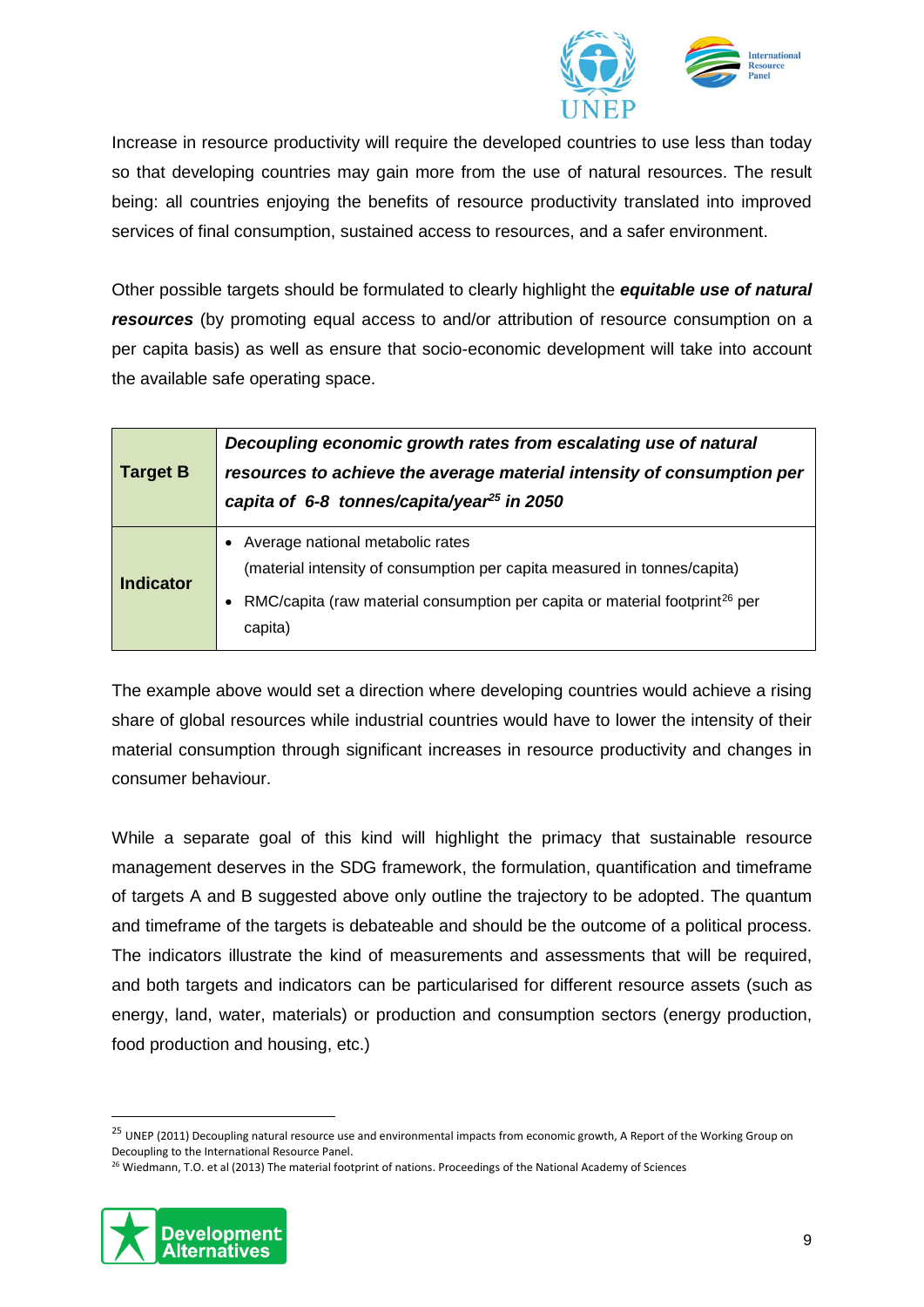

## **Incorporating resource management concerns into the SDGs –** *mainstreaming Sustainable Resource Management in human well-being goals*

The second and even more important option is to incorporate sustainable resource management concerns in the relevant human well-being goals like food security, water, energy, and urban development, etc. through appropriate targets and indicators. Keeping this in mind, an indicative list of goals, targets, and indicators has been articulated by the IRP for themes that are widely regarded as priorities for the Post-2015 and SDG processes.

The examples of targets and indicators suggested below demonstrate the need to consider complex inter-linkages and synergies among different goals on *energy*, *food*, *water*, *oceans* and *sustainable urban development*. For example, progress on social goals, such as access to drinking water and nutritious food may have increased impact on land and water resources, or progress in terms of poverty reduction may lead to rising material consumption and thus countervail relevant targets on avoiding food waste, on preventing unsustainable/destructive fishing practices, on halting cropland expansion (into grasslands, savannahs and forests), or in reversing land degradation. On the other end, tapping into the resource management potentials in each goal offers wider opportunities for broader developmental goals in terms of:

- **Eradicating absolute poverty** by breaking the vicious circle of over-consumption, environmental degradation and poverty
- **Ensuring food security and nutrition** by adopting sustainable use of land based resources
- **Achieving universal access to safe and clean water & sanitation** by enhancing efficient use of water and nutrients
- **Securing access to universal energy** by incorporating resource efficient and low carbon energy systems based on renewable energies
- **Creating sustainable livelihoods and equitable growth** by promoting technologies and innovations for sustainable resource use

Hence, it will be absolutely essential and critical to incorporate sustainable resource management concerns in human well-being goals to explore these opportunities and interlinkages.

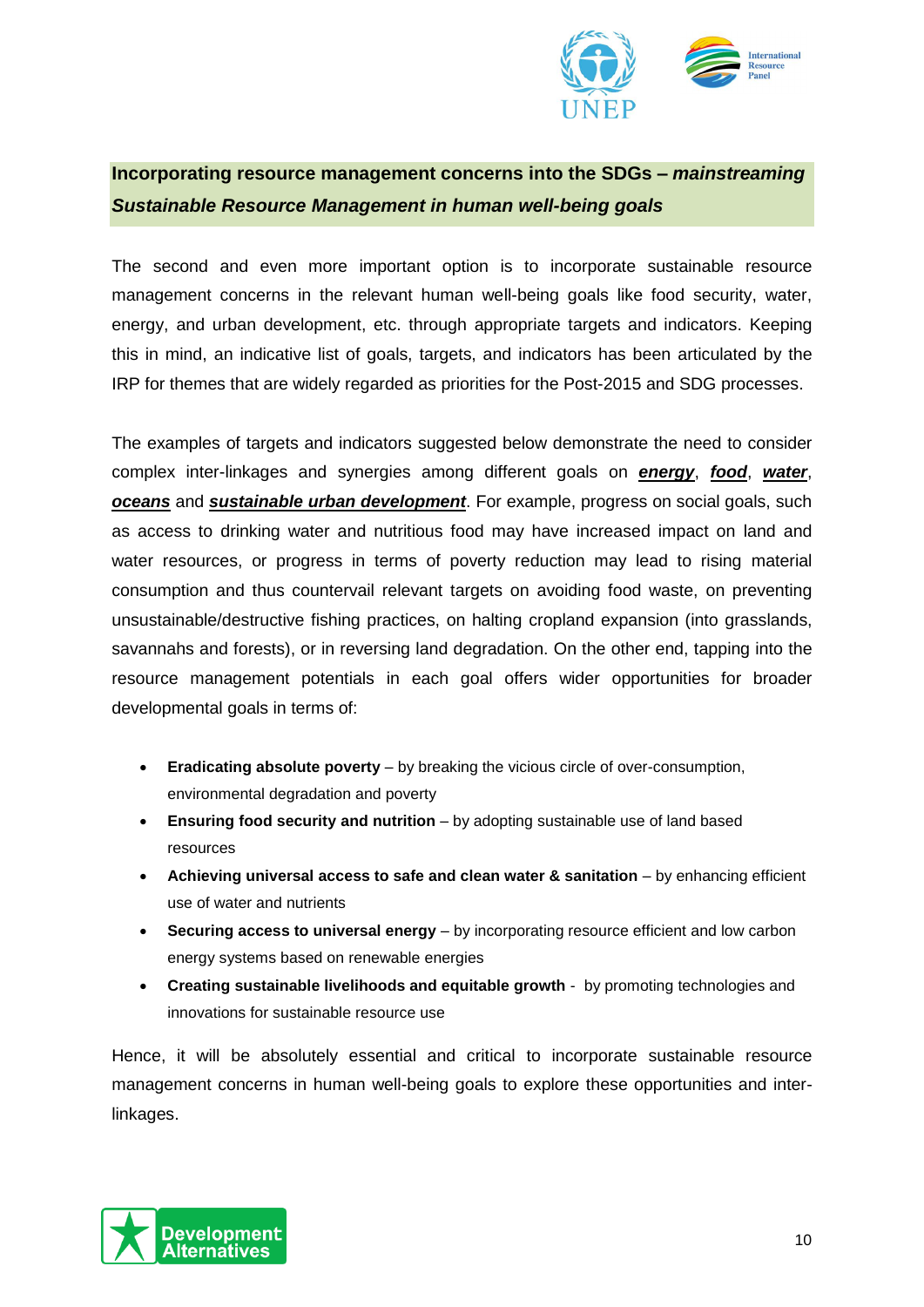

Examples of potential targets and indicators mainstreaming resource concerns in the human well-being goals on *energy*, *food*, *water*, *oceans* and *sustainable urban development* can include:

| <b>Goal</b>                                                                  | <b>Targets</b>                                                                                                                                          | <b>Indicators</b>                                                                                                                                                                                                                    |
|------------------------------------------------------------------------------|---------------------------------------------------------------------------------------------------------------------------------------------------------|--------------------------------------------------------------------------------------------------------------------------------------------------------------------------------------------------------------------------------------|
|                                                                              | Reduce the climate forcing of<br>energy supply by 50% by 2050.                                                                                          | • Total climate forcing caused by<br>energy supply<br>• Carbon footprint per person<br>• Non-carbon energy share in<br>energy and electricity<br>• GHG emissions from energy<br>production and use (per capita &<br>per unit of GDP) |
| Access to energy,<br>sustainable energy                                      | Limit the use of resources (bio<br>productive land, water, metals)<br>associated with energy supply<br>to sustainable levels.                           | • Resource footprint of the per<br>person energy supply (m <sup>2</sup> /person,<br>$m^3$ /person)                                                                                                                                   |
|                                                                              | Double the shares of renewable<br>sources in the energy mix by<br>2030 & increase it to 60% by<br>2050.                                                 | • Renewable energy share in energy<br>& electricity                                                                                                                                                                                  |
|                                                                              | Increase agricultural<br>productivity by X% by 2030                                                                                                     | • Yield / hectare<br>• Yield/fertilizer input<br>• Yield/water<br>• Yield/labor<br>• Yield/carbon emission<br>• Yield/soil loss                                                                                                      |
| Ensure sustainable<br>agriculture, food                                      | Increase % of nutrients (mainly<br>Nitrogen & Phosphorous) from<br>recycled origin (not<br>synthetically fixed nor mined) in<br>agriculture to X% (TBD) | • % wastewater treated with nutrient<br>recovery (also linked to sanitation)<br>• % of animal waste recycled                                                                                                                         |
| and nutrition<br>security, combat<br>desertification and<br>land degradation | Increase nutrient use efficiency<br>in agriculture to reduce losses<br>(i.e. close gap between nutrient<br>input and plant uptake)                      | • Kg of input N, P, K per kg of N, P,<br>K in crop                                                                                                                                                                                   |
|                                                                              | Restore agricultural productivity<br>of 1/3 of severely degraded<br>abandoned land by 2030                                                              | • % of restored agricultural land                                                                                                                                                                                                    |
|                                                                              | Increase area of land under<br>organic agriculture from X% to<br>Y%                                                                                     | • % Share of organic foods and<br>produce in the market<br>• Change in per capita consumption<br>of organic food and products by<br>2050 (2014 baseline)                                                                             |

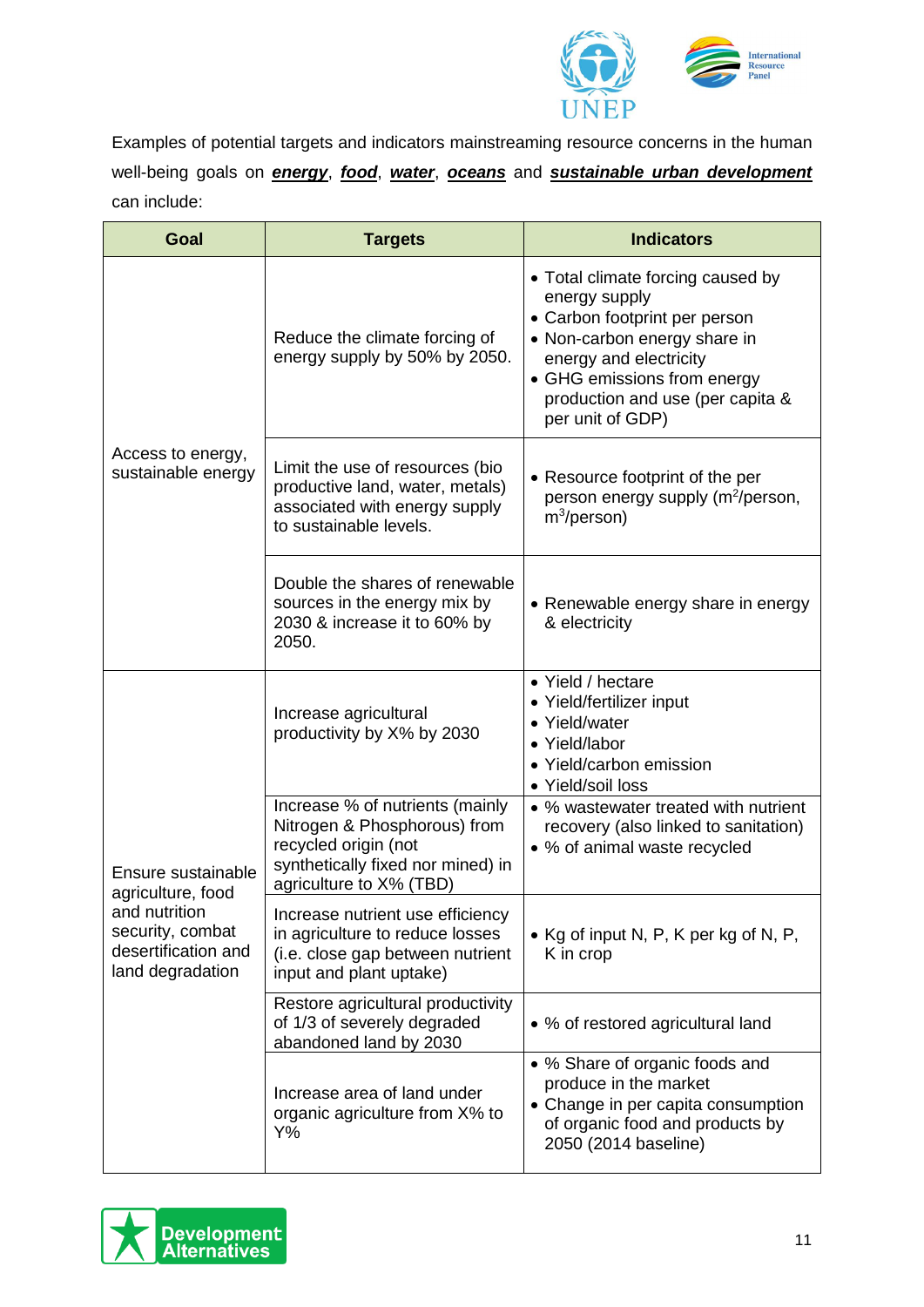

| Goal                                                     | <b>Targets</b>                                                                                                                                                                                                                                               | <b>Indicators</b>                                                                                                                                                                                                                                                                                                                                                                                                                                                                                                                                                                                                                                                                                                                                                                                                                                                                                         |
|----------------------------------------------------------|--------------------------------------------------------------------------------------------------------------------------------------------------------------------------------------------------------------------------------------------------------------|-----------------------------------------------------------------------------------------------------------------------------------------------------------------------------------------------------------------------------------------------------------------------------------------------------------------------------------------------------------------------------------------------------------------------------------------------------------------------------------------------------------------------------------------------------------------------------------------------------------------------------------------------------------------------------------------------------------------------------------------------------------------------------------------------------------------------------------------------------------------------------------------------------------|
| Ensure integrated<br>management of<br>water resources to | Provide universal access to<br>safe drinking water and good<br>sanitation by 2030                                                                                                                                                                            | • Total percentage water recycled or<br>number of uses of water<br>• Proportion of water users<br>(households, industry and<br>agriculture) recycling and re-using<br>water<br>• Increase in water efficiency in<br>agriculture by x%, industry by y%<br>and households by z%                                                                                                                                                                                                                                                                                                                                                                                                                                                                                                                                                                                                                             |
| provide for all uses                                     | Maintain environmental and<br>ecological flow in freshwater<br>bodies and river systems to<br>sustain water related<br>ecosystem services                                                                                                                    | • Biocapacity of water bodies (BOD)<br>• Regulate ground water withdrawals<br>within annual recharge capacity                                                                                                                                                                                                                                                                                                                                                                                                                                                                                                                                                                                                                                                                                                                                                                                             |
|                                                          | Reduce GHG emissions from<br>the construction and operation<br>of buildings                                                                                                                                                                                  | • GHG emissions from construction<br>sector<br>• Electricity consumption in buildings<br>• Heating related emissions<br>• % nutrients from wastewater<br>re-cycled into agriculture                                                                                                                                                                                                                                                                                                                                                                                                                                                                                                                                                                                                                                                                                                                       |
| Sustainable Urban<br>Development                         | Decouple rate of urban growth<br>(increase in number of<br>households located in urban<br>area due to in-migration and<br>natural increase) from the rate<br>of increase in waste outputs<br>and in the use of water, land,<br>energy and building materials | • Number of households per city<br>• To reduce land requirements via<br>densification: number of<br>households/persons per hectare<br>(with 30 persons/hectare as a<br>minimum)<br>• To promote water efficiency:<br>average quantity of water used<br>per household/person in<br>litres/household and/or per capita<br>(taking into account climatic &<br>topographical conditions and water<br>availability)<br>• To promote energy efficiency:<br>average electricity consumption<br>(KWh) per household/person<br>(taking into account climatic<br>conditions)<br>• To promote renewable energy:<br>total quantity of renewable energy<br>generated from renewable sources<br>as a percentage of total energy<br>used (KWh sourced from<br>renewable sources)<br>• To promote efficient building<br>practices: average quantity of<br>building materials needed to<br>construct the average household |